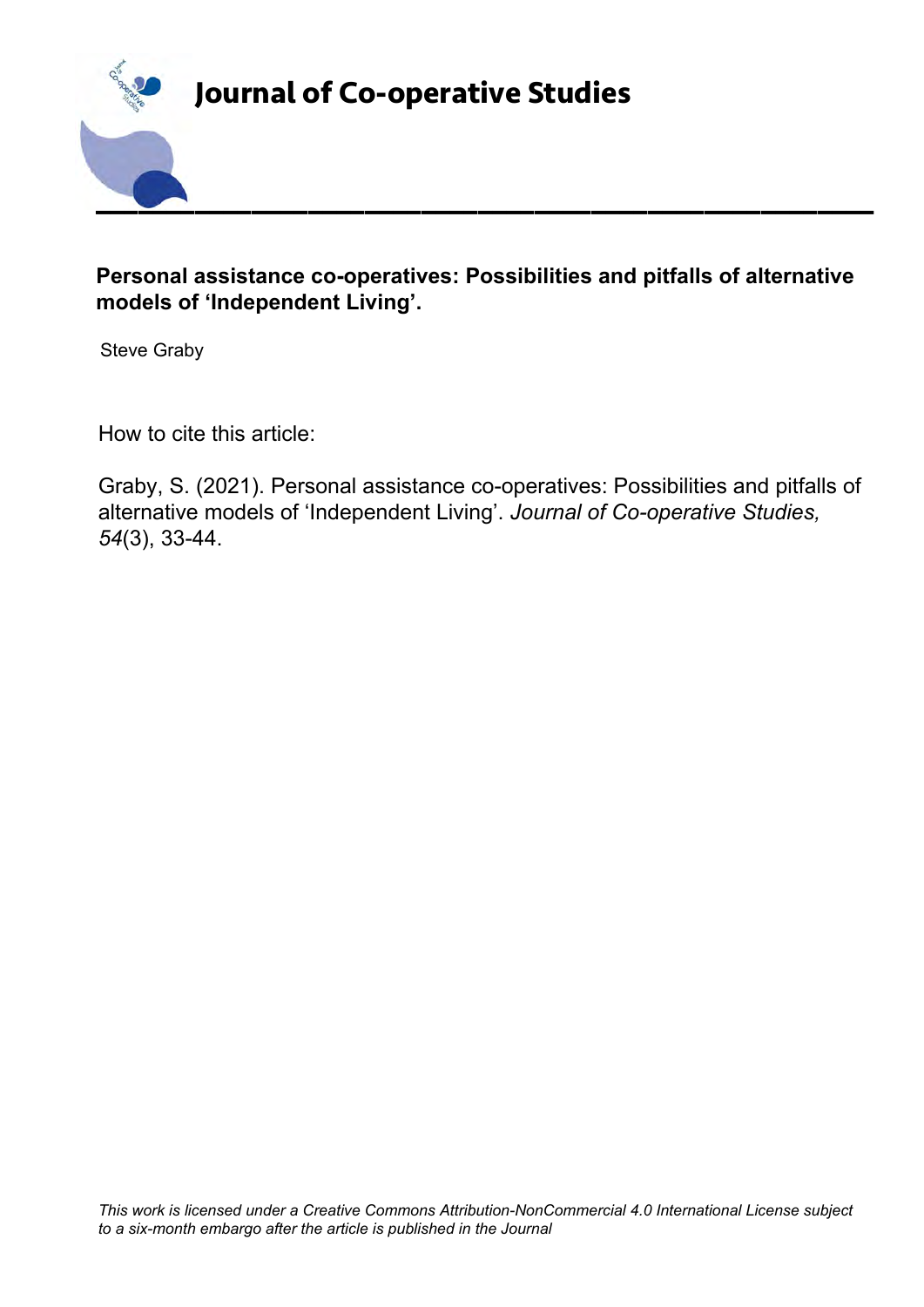# **Personal Assistance Co-operatives: Possibilities and Pitfalls of Alternative Models of 'Independent Living'**

#### **Steve Graby**

Personal assistance for disabled people is a field in which co-operatives have not yet had large-scale involvement in the UK. However, in other European countries such as Sweden and Norway there is a well-established co-operative sector providing personal assistance services. This paper draws on evidence from those contexts and on the author's doctoral research. Conducted in the UK, the research used semi-structured qualitative interviews to explore how personal assistance provision could be improved both for disabled people and for those who work as personal assistants. The paper argues that there is significant potential for developing co-operatives in this field in the UK, which as yet is only starting to be realised in some small-scale experiments. There is also a potentially productive resonance between the Disabled People's Movement concept of 'independent living' and the values and principles of the co-operative movement, which may suggest ways forward in challenging the political economics of austerity. However, the use of co-operative forms in this context is not without its limitations and dilemmas, and needs to be recognised as only a partial solution to disabling barriers that have deep material and ideological roots.

#### **Introduction: Independent Living and Personal Assistance for Disabled People**

Personal assistance is central to the lives of many disabled people in the UK and worldwide. While the job title 'personal assistant' (PA) has other meanings in other contexts, the Disabled People's Movement (DPM) in the UK describes a PA as a person who is employed by a disabled person to assist them in their everyday life with activities of daily living that they are unable to do, but that would be considered 'normal' for non-disabled people to do for themselves. These tasks include, but may not be limited to, those often thought of as 'care work' (e.g., helping people get out of bed, dress, use the toilet, cook, eat, do housework, etc.), and personal assistance is generally considered in the UK to be part of 'social care' provision. The crucial difference between personal assistance and more traditional models of 'care' is that it is the disabled person, not the PA, who is 'in charge' of what they do and when and how they do it (Vasey, 2000).

The term 'disabled people' is used here according to the social model of disability, which is a core principle of the DPM (Hasler, 1993). In the social model, 'impairment' and 'disability' are distinguished from one another. Impairment is a physical difference from the norm, such as lacking a limb or being blind or deaf, while disability is a form of social oppression, caused by society failing to accommodate the needs of people with impairments (Barnes & Mercer, 2006). This is linked to an anti-capitalist historical analysis of the origin of the modern category of 'disabled people' in the development of the idea of a 'normal' worker during the Industrial Revolution (Oliver, 1990). The term 'disabled people' therefore does not describe an essentialist category but refers to people who are 'disabled' (oppressed/excluded) by (modern capitalist) society. For example, a wheelchair user is disabled, not by the physical condition of being unable to walk, but by barriers within the built environment, such as stairs without an alternative such as a lift or ramp.

Another core concept within the DPM is 'independent living', which emerged from campaigns for deinstitutionalisation of disabled people in the US in the 1960s and spread to the UK and other European contexts by the 1970s (Barnes & Mercer, 2006). Morris (1993, p. 21) describes the philosophy of independent living as based on four core assumptions: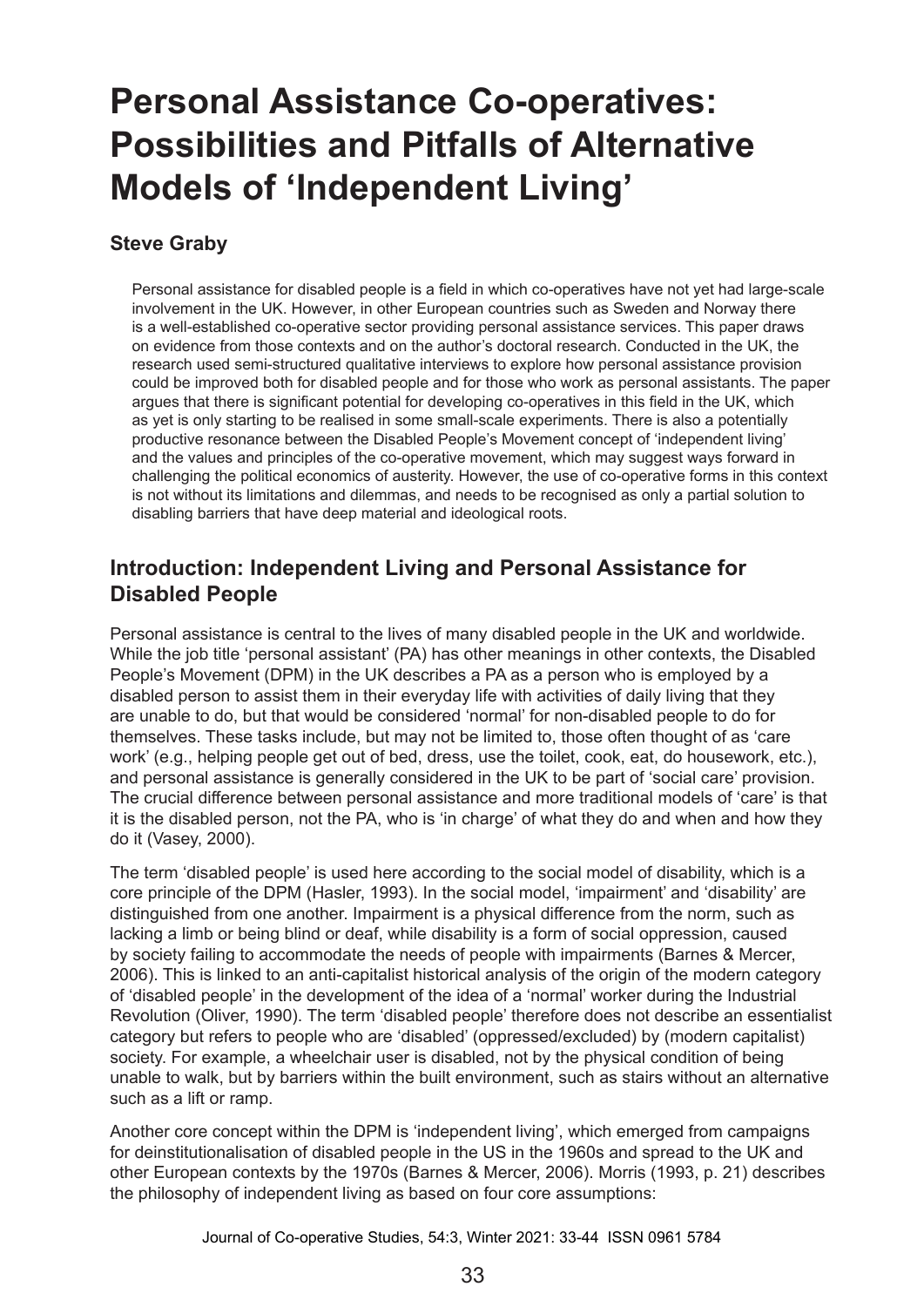- that all human life is of value;
- that anyone, whatever their impairment, is capable of exerting choices;
- that people who are disabled by society's reaction to physical, intellectual and sensory impairment and to emotional distress have the right to assert control over their lives;
- [and] that disabled people have the right to participate fully in society.

Independent living, as conceptualised by the DPM, is not about living alone or doing things by oneself or without help, but about having choice and control over when, how, and by whom one receives assistance. Thus, in this context the term 'independence' is redefined to mean not selfsufficiency but self-determination, while recognising that everyone, disabled and non-disabled, is interdependent (Morris, 1993; Oliver, 1990). Personal assistance is one of many services regarded as necessary for achieving independent living (Barnes & Mercer, 2006). However, it is regarded as fundamental to and almost synonymous with independent living by many disabled activists, because of the crucial importance of the shift in power relations between disabled people with daily assistance needs and those who deliver that assistance for moving from a paternalistic institutional model of 'care' to an independent living model (DeJong & Wenker, 1983; Vasey, 2000).

Not all disabled people need or use personal assistance, but it is used in various forms by disabled people with all types of impairments, including learning difficulties and/or mental health conditions; however, in the UK it has often been seen as a service primarily for people with physical impairments (Hall, 2009). The model of personal assistance that was campaigned for by the DPM and eventually established in the UK was one in which PAs are directly employed by disabled individuals, who have all the rights and responsibilities of employers; this is generally regarded within the DPM as the best way to achieve the choice and control that is central to independent living (Morris, 1993; Priestley, 1999). This direct employment model became a part of official UK social policy with the Community Care (Direct Payments) Act of 1996, which legalised direct payments to individuals by local authority (LA) social services departments for the purposes of employing PAs or purchasing other services (Barnes & Mercer, 2006). Direct payments from LAs are still the main source of funding for personal assistance in the UK but increasing numbers of disabled people also employ PAs using NHS 'continuing healthcare' budgets; those who are in paid work or full-time education may also use Access to Work funding or Disabled Students' Allowances for this purpose (Dunn, 2016; Hale, 2017; Perry, 2017).

#### **Barriers to the Realisation of the Direct Employment Model of Personal Assistance**

This paper draws on qualitative interviews conducted in 2015-16 as part of the author's doctoral research (Graby, 2018). The study investigated the potential contradictions in the direct employment model of personal assistance within the context of the anti-capitalist analysis at the foundation of the DPM, and with a conceptual focus on autonomy (both that of disabled people in daily living and that of PAs as workers, and whether they are inevitably in opposition to one another).

A total of 27 participants were interviewed, split equally between disabled direct employers and current or former PAs (two participants were in both categories, having worked as PAs before acquiring impairments and becoming direct employers). Participants were recruited strategically, seeking a wide variety of experiences of, and perspectives on, providing and receiving personal assistance. The in-depth semi-structured interviews focused on the participants' experiences of working as and/or employing PAs, and their thoughts about how personal assistance could be changed and improved for those on both sides of the relationship.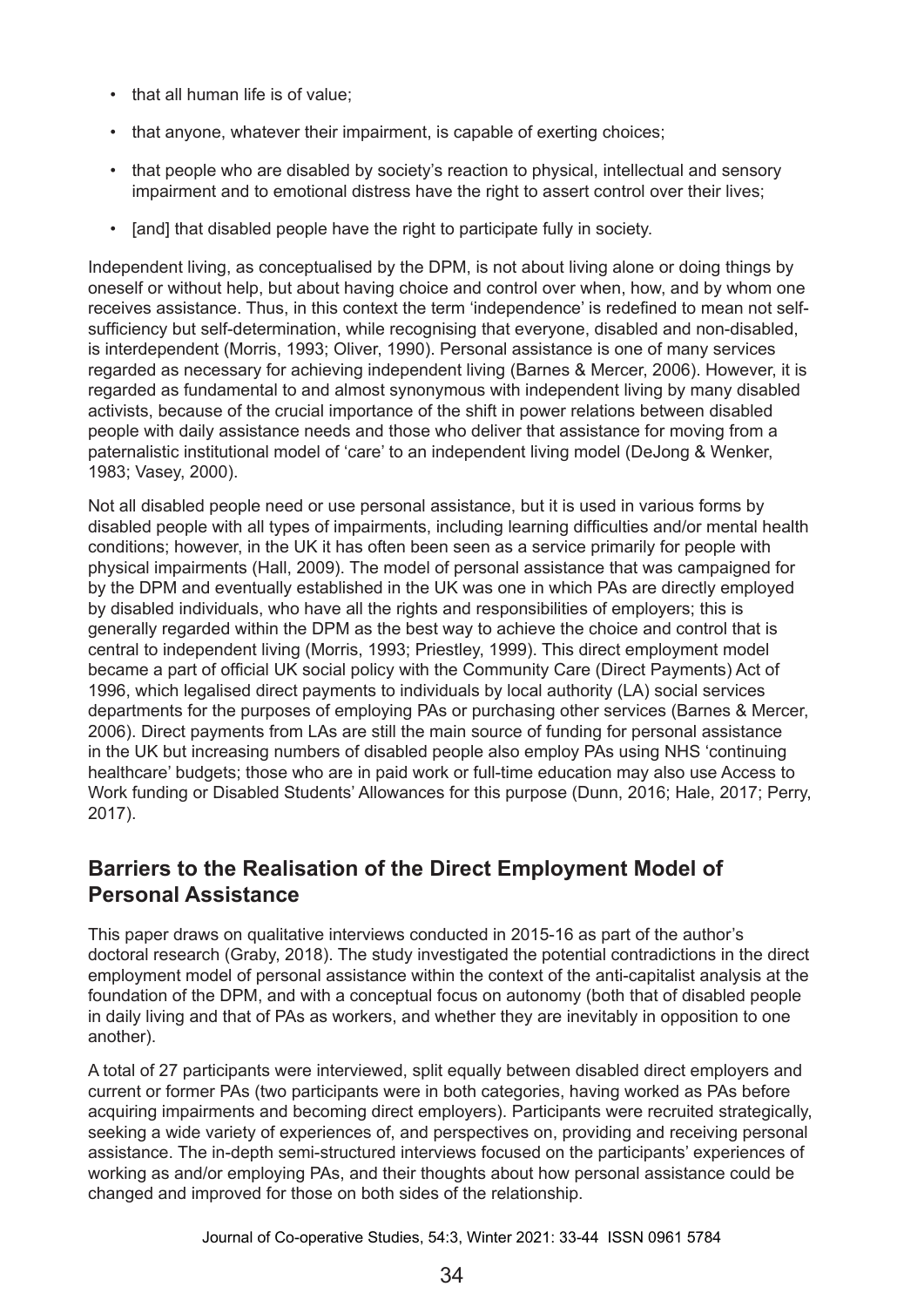Textual analysis of interview transcripts, using the qualitative analysis software NVivo, resulted in several emergent themes. While some (such as the emotional dimensions of the relationships between direct employers and PAs, or the ambiguous role in PA work of the construct of 'professionalism') are beyond the scope of this paper, one prominent theme was that of barriers preventing the direct employment model of personal assistance from working as it was originally intended.

When asked about what they would like to change about personal assistance, rather than suggesting possible alternatives to or modifications of the direct employment model itself, both PAs and direct employers generally talked about wanting there to be more funding, better administrative support or changes in attitudes within eligibility assessment systems. For direct employers in particular, having to deal with administrative aspects of employment such as tax, payroll and insurance as individuals constituted significant barriers to successfully using personal assistance. Recruitment of PAs was also mentioned by many direct employers as a difficult and time-consuming process that they would have liked more support with than was available to them.

One participant, Anne, explicitly said that she did not want to be (as she currently was) the direct employer of PAs herself. Instead, she wanted her LA to be the employer because of the possible legal risks to an individual direct employer if things went wrong in the relationship between employer and PA, potentially resulting in an individual disabled person facing an employment tribunal with no formal support:

What are you going to do if the day dawns when you're employing a carer who turns out to be abusive or who turns out to steal from you, or any other of all sorts of potential horrendous terrible things that might happen — who are you supposed to turn to for help if you are legally responsible as the employer? I guarantee you that if I contact [my LA], they'd say 'it's nothing to do with me because you're the employer.

While most other direct employer participants wanted to remain the legal employers of their PAs, almost all felt that their LAs (or other funding providers such as Access to Work) did not give them adequate support with the responsibilities of being an employer. This was also an issue of concern for PAs; for example, Joanna (a PA who was at the time of interview experiencing problems such as delayed wages because of her employer's impairment-related difficulties with numeracy and organisation) said:

When someone is a private employer, it's a bit difficult to know who to go to with problems ... if you have a dispute with your manager [in other jobs] you go to a higher manager, but everything has to be resolved between us.

Several direct employers did use support services provided either by local authorities, local disabled people's organisations (DPOs) or other private or voluntary sector organisations, but these services were often insufficient or unreliable, which could create barriers to being able to use personal assistance effectively. As one employer, Dawn, said:

What I've often felt over the years is that I'm on my own, and it seems to be a choice between no one else helping me with anything, or ... having it all done by an agency — so, no, I don't like that decision, all or nothing.

Thus, it can be argued that, for many if not most of the direct employers interviewed, the direct employment model did not live up to its promise of delivering autonomy in daily life equal to that of non-disabled people and had actually never been fully implemented as intended. This complements the argument of Leadbeater et al. (2008, p. 31) that "the original aims of direct payments have been frustrated" by excessive regulation, including restrictions placed by local authorities on which activities PAs could be employed to do, as well as the aforementioned administrative burdens on individual direct employers.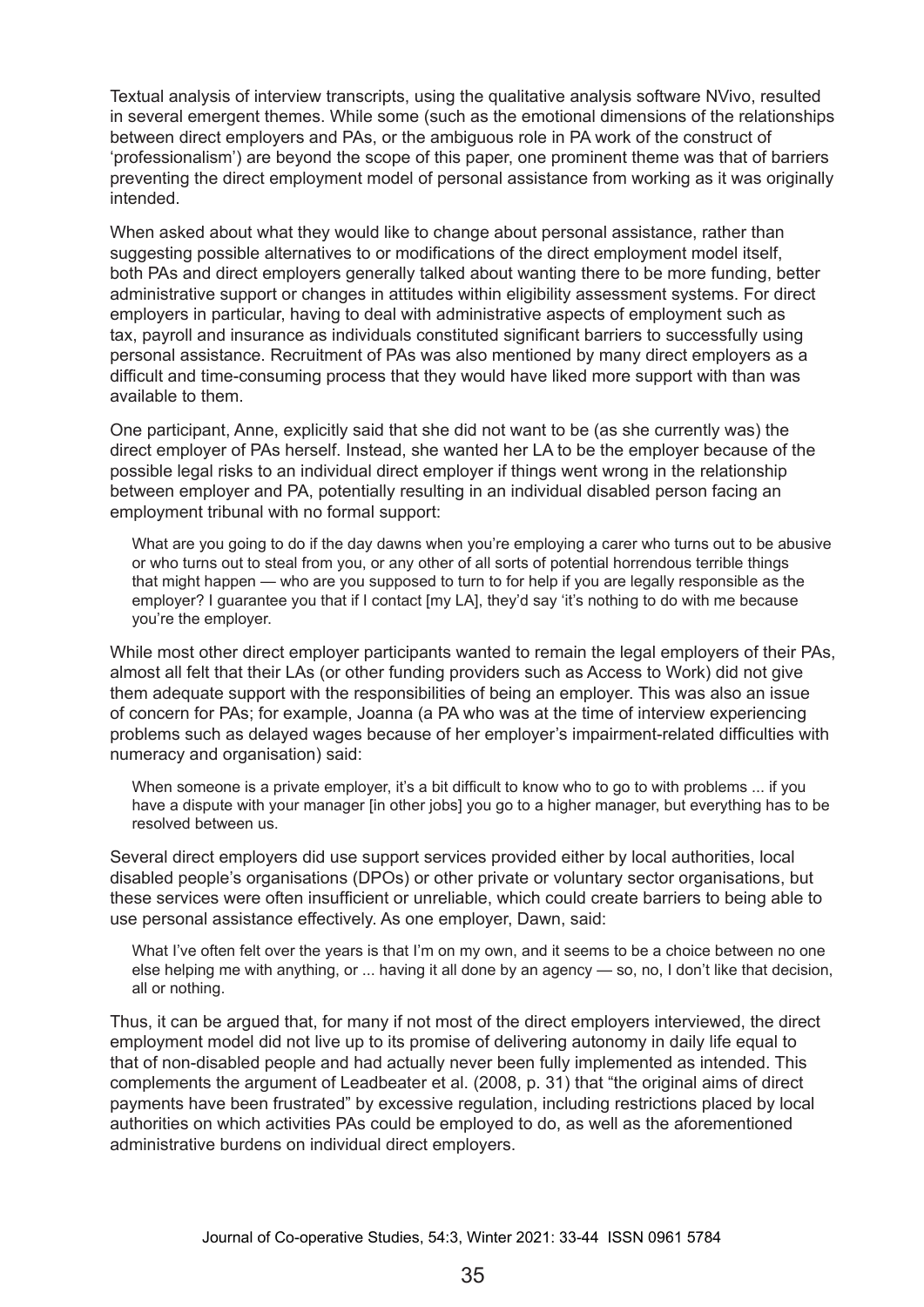# **The Scandinavian Model of Personal Assistance Co-operatives**

In the UK, there is a history of DPOs providing administrative support with employing PAs to individual direct employers, and at times some DPOs have even taken on the legal role of employer of PAs on behalf of individuals who did not want to take on that responsibility (Barnes & Mercer, 2006; Priestley, 1999). Luckhurst (2006) argues that such "intensive support schemes" may provide the "advantages of direct payments without the administrative disadvantages" (p. 233) enabling many disabled people who otherwise would have found personal assistance too difficult to access, particularly those with learning difficulties, to gain the benefits of it. However, this provision has always been local and patchy. In the present political and economic climate of the UK, many local areas do not have DPOs and those that do are frequently struggling financially and not in a position to provide such services (Alliance for Inclusive Education et al., 2018). In contrast, in the Scandinavian countries, particularly Sweden and Norway, co-operatives have taken on a similar role and have been a core part of the landscape of personal assistance provision since the 1980s.

In Sweden, disabled people who receive support under their personal assistance laws can employ PAs directly, or they can have LAs, private agencies or co-operatives take on the role of employer (Askheim et al., 2014). The first personal assistance co-operative in Sweden, the Stockholm Co-operative for Independent Living (STIL) was founded in 1984 by a group of disabled people, including Adolf Ratzka, who were affiliated with the international independent living movement (Ratzka, 2015; Westberg, 2010). In this co-operative model, which was followed by many other Swedish cities and municipalities, the disabled members of the co-operative pool their direct payments (which in Sweden come from a combination of municipal and national funding sources) to fund the co-operative, which then is the legal employer of the PAs managed by individual members. The co-operative is controlled by an elected board who are all personal assistance users (Bowman, 2001; Ratzka, 2015). It is therefore not a workers' co-operative but can more accurately be characterised as a consumer co-operative of personal assistance users, whose PAs are employees of the co-operative, but not members.

STIL takes care of administrative aspects of managing direct payments, such as tax and payroll, but recruitment remains the responsibility of the individual disabled member, so the one-to-one relationship between disabled person and PA remains as if they were an individual employer (Roulstone & Hwang, 2013, 2015). STIL also provides mandatory introductory training to its members on the role of 'boss' or 'supervisor' and further optional training on specific aspects of the management relationship (Bowman, 2001), as well as some training for PAs (Roulstone & Hwang, 2013; Westberg, 2010). STIL allows the appointment of a 'vice supervisor', whose role is to manage PAs on the member's behalf, for those who find self-management difficult, although all disabled members are meant to "take on as much of the supervision as possible" (Westberg, 2010, p. 63).

There is also a nationwide co-operative called JAG, which specialises in personal assistance for people with "multiple extensive disabilities, one of these being an intellectual disability" (Westberg, 2010, p. 42). Every member of JAG, which was founded by a group of parents of disabled children inspired by the example of STIL, has a 'service guarantor', often a family member, who is responsible for "recruiting, instructing, supervising and scheduling the assistants in accordance with the user's preferences" (Tengström 1996, para 11). Perhaps because of the availability of these services, Sweden has a higher proportion of people with intellectual or cognitive impairments accessing user-controlled personal assistance than many other countries, including the UK. This may also be because "persons with learning disabilities, people with autism or conditions similar to autism" are specifically guaranteed eligibility for personal assistance under Swedish laws (Askheim et al., 2014, p. 6).

While most personal assistance co-operatives in Sweden, other than JAG, are local to cities or municipal areas in a similar way to DPOs in the UK, in Norway there is a single nationwide co-operative, Uloba. Uloba was founded in 1991 and in 2013 was running 27% of all personal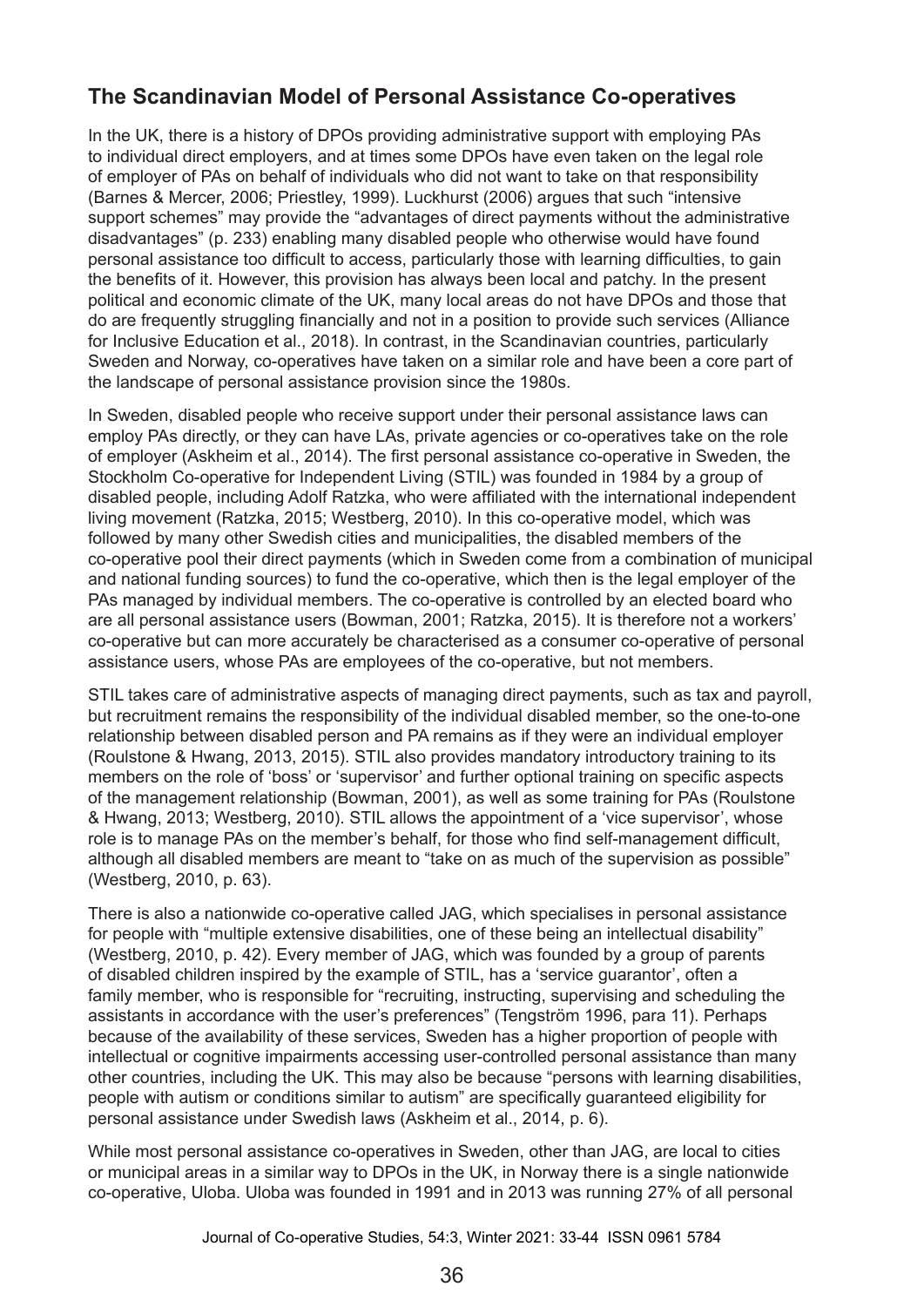assistance programmes in Norway (Roulstone & Hwang, 2013). Similar to STIL, Uloba is also a campaigning DPO and involved in 'marketing' personal assistance to disabled people (Andersen et al., 2014). It also offers peer support for disabled members as a core service (Roulstone & Hwang, 2013). In Norway, disabled people who are eligible for personal assistance services can also choose between joining Uloba, employing their own PAs directly, or having the municipality as legal employer. The latter is the most popular arrangement, but Uloba has a substantial 'market share'; 33% of personal assistance users in 2010, up from 25% in 2007 (Askheim et al., 2014; Christensen, 2010).

In Denmark there is similarly a nationwide PA user co-operative called LOBPA with the double function of co-operative and campaigning organisation. The latter function is perhaps even more explicitly articulated in LOBPA, as (unlike Uloba and the Swedish co-operatives) LOBPA also allows PA users who do not use its employment services (e.g., those who employ their own PAs directly) to be members (Andersen et al., 2014; Askheim et al., 2014). In Denmark, unlike Sweden and Norway, local authority responsibility for employment of PAs is not possible.

All the 'Scandinavian model' personal assistance co-operatives centre the empowerment of disabled people as a core value in contrast to both for-profit agencies and traditional stateprovided 'care' models. They are aligned with, or even effectively constitute, the independent living movements in their native countries. In their model, the roles of (legal/financial) employer and of 'boss/manager' are clearly distinguished from one another. Uloba, for example, uses the phrase 'work leaders' to describe its disabled members, as opposed to Uloba itself as the 'employer' of PAs (Uloba, 2021). STIL similarly "distinguishes between a leader and an employer", defining a 'leader' as "a disabled person who decides on the key questions of who, what and when of personal assistance" (Roulstone & Hwang, 2013, p. 30). The advantage for disabled people of this co-operative model over direct individual employment is that it can satisfy the demands of disabled people for choice and control over assistance while mitigating the isolation and administrative barriers.

#### **Co-operative Values and the Disabled People's Movement**

This co-operative model has not been implemented on a large scale in the UK, although some small-scale experiments have begun in the last few years. However, co-operatives arguably have potential to be appropriate models for organising personal assistance because of the resonance between their organisational principles and those of the Disabled People's Movement. Bowman (2001, p. 51), for example, describes the "fit between user-directed personal assistance and co-operation" as "logical", especially in the Scandinavian context. Additionally, Beresford (2016, p. 255) argues that both DPOs and "micro employers" (as he categorises direct employers of PAs) continue the "socially committed legacy" of the co-operative movements of the 1970s-80s in the UK. Similarly, Roulstone and Hwang (2015, p. 861) argue that:

there is a powerful affinity between co-operative principles, direct payments and disabled people's organisations. Shared ownership, user control, a concern to ameliorate provider and market-led 'solutions' and a belief that people are experts in their own life characterise both co-operatives and disabled people's organisations.

Dodd (2016) argues that the emancipatory project of the DPM can be positioned against both the paternalism and managerialism of the post-war welfare state tradition and the 'free market' values of neoliberalism; it is thus implicitly both libertarian and socialist. The co‑operative tradition can also be seen as a radical alternative to both capitalist individualism and authoritarian or paternalistic forms of socialism, thus forming a model of social support distinct from and opposed to both direct state provision and privatisation (Beresford, 2016; Restakis, 2010). In its core concepts of the social model of disability and independent living, the DPM has emphasised both collective social responsibility for the social inclusion of people with impairments and individual autonomy and self-determination; similarly, in establishing networks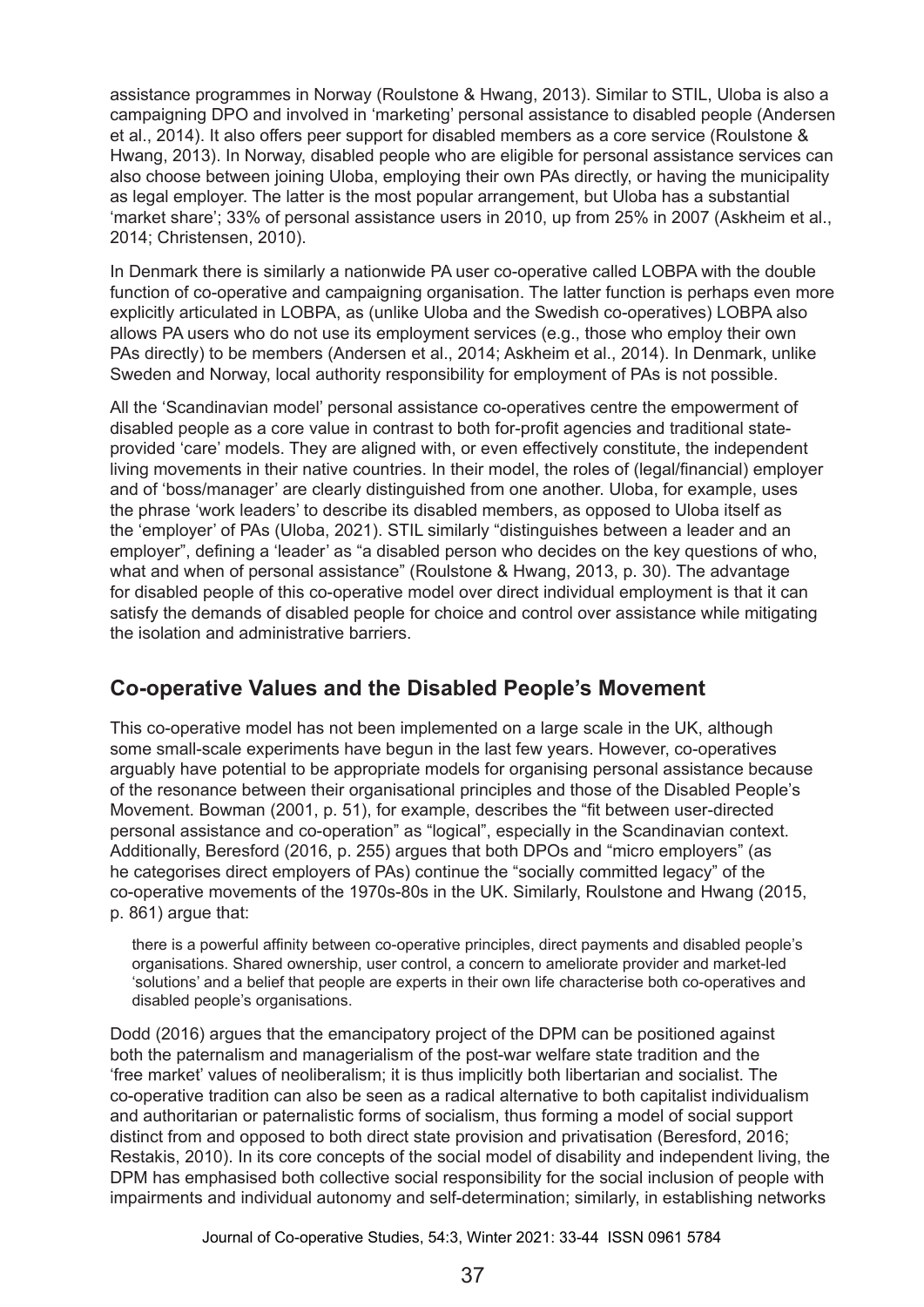of mutual aid through collective self-interest, co-operatives "socialise individuals without extinguishing their individualism" (Restakis, 2010, p. 237).

Co-operatives and the DPM share a core value of what Gordon (2018, p. 209) calls "subsidiarity", or "the principle that people should have power over an issue in proportion to their stake in it". This principle is exemplified in the co-operative movement by democratic member control being one of the seven core co-operative principles (Scott, 2016) and in the DPM by the international slogan "nothing about us without us", which Charlton (1998, p. 17) characterises as "a demand for self-determination and a necessary precedent to liberation". In the case of some DPOs, this principle has led to refusal to accept charitable status.

Similarly, the DPM opposes traditional disability charities because of their paternalism, collusion with economic injustice and individualistic portrayal of disabled people as objects of pity (Drake, 1996; Russell, 1998). DPM emphasises the difference between organisations 'for' disabled people and organisations 'of' disabled people, or DPOs, only the latter of which are considered part of the movement because they are run and controlled by disabled people (Barnes & Mercer, 2006; Beresford, 2016). While there are some DPOs in the UK which have adopted charity status for funding reasons, this has frequently been internally controversial, and such DPOs are generally still keen to stress their fundamental difference from traditional charities.

Co-operatives could therefore be a useful conceptual means to resolve tensions between individualism and collectivism within the DPM and discourses of 'independent living' (Askheim et al., 2014). They both have autonomy or self-determination as a central principle, and are inherently collective and aligned with a concept of common (rather than state or private) ownership of resources (Somerville, 2007). Notably, in Sweden the co-operative form, with its history of connection to labour movements, was specifically chosen by the DPM there to alleviate opposition from left-wing parties and trade unions who saw user-controlled personal assistance as a form of privatisation and feared it would lead to increased exploitation of workers (Bowman, 2001; Westberg, 2010) In fact, the success of STIL influenced the passing of laws which allowed direct employment of PAs by individuals (Bowman, 2001).

#### **Potential Models for Personal Assistance Co-operatives in the UK**

While co-operatives and the DPM both have a central value of self-determination, an important question is whose self-determination. All co-operatives aim to increase the self-determination of their members, but there are several possibilities for who constitutes members of a co-operative operating in the field of personal assistance. Roulstone and Hwang (2015, p. 852) identify three potential models: service user co-operatives (such as the 'Scandinavian model' personal assistance user co-operatives), employee-owned (or workers') co-operatives, and multistakeholder co-operatives, in which both service users and PAs could be members.

While the UK does not as yet have a direct equivalent of the Scandinavian service user co‑operatives, both workers' and multi-stakeholder co-operatives do exist in the 'social care' field in the UK. Several take the form of social enterprises or employee-owned care agencies (Fisher et al., 2011) operating in local areas, such as Sunshine Care (Rochdale) CIC (a community interest company), and Care and Share Associates (relaunched as Be Caring in 2019), an employee owned enterprise, which operates in a range of urban and rural localities across the North of England (Conaty, 2014; Roulstone & Hwang, 2013). In some cases, they have been formed out of former local authority services; for example, Leading Lives in Suffolk was created from the former 'in-house' learning disability service of the county council when the council moved from providing services directly to commissioning them from the private sector (Brindle, 2016). Disabled people using the services of these co-operatives would thus engage with them as individuals, using their direct payments to pay for their services in the same way as with any other (non-employee-owned) agency. These co-operative agencies have generally not had any connection to the DPM, and thus have not necessarily had a concept of personal assistance as distinct from more traditional models of 'social care'.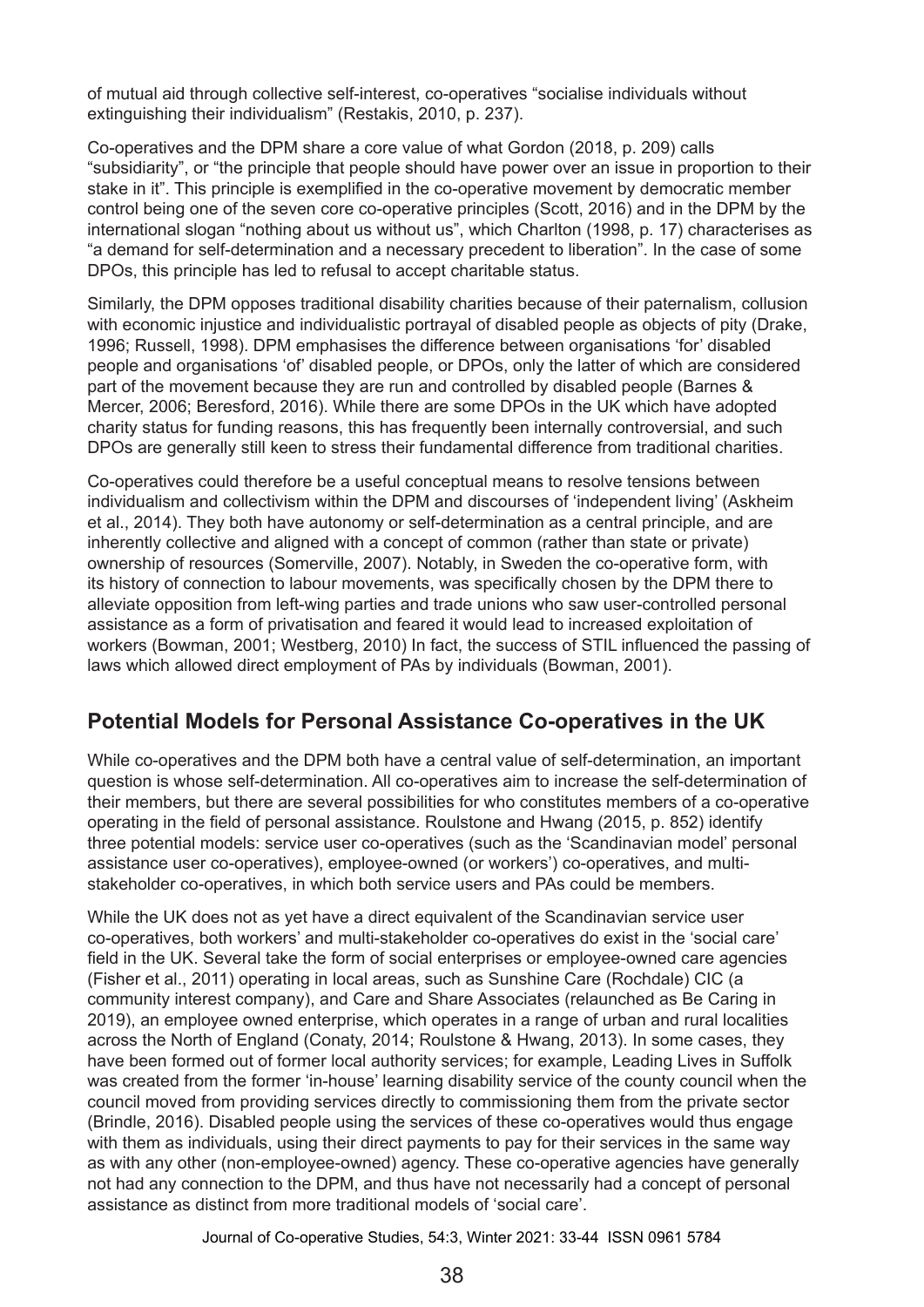Workers' co-operatives and 'Scandinavian model' service user co-operatives both have advantages and disadvantages, which can be related to the group of people in the personal assistance relationship (disabled people or PAs) whose interests they primarily represent. A possible problem with workers' co-operatives for disabled people who employ PAs is that there is a potential clash between their ethos and the central independent living principle of choice and control over when, how and by whom assistance with daily living tasks is provided. Workers' co-operatives "reject the hierarchies of owner and non-owner, employer and employee, manager and worker" (Sandoval 2016b, p. 103). As the Radical Routes handbook on setting up a workers' co-operative says: "in contrast to traditional workplaces, a workers' co-op tries to be a fair and empowering environment where everyone — and no-one — is the boss" (Footprint Workers Co-operative & Seeds of Change Lancaster, 2016, p. 10).

However, it is precisely being able to legitimately be the 'boss' (or 'work leader', as Uloba terms it) of one's PAs that makes directly employing them appealing, despite the administrative difficulties. Several of the direct employers interviewed had concerns about PAs having contact with each other or organising together because they felt that that could weaken their position as employer. These concerns could be assumed to apply even more acutely to the formation of a worker-owned business than to forms of organisation, such as trade unions, which assume that workers will remain in a relationship, albeit potentially an oppositional one, with an external employer. Worker ownership of personal assistance services could easily be seen as relegating disabled people to a status of 'clients' without meaningful control over the services they 'purchase'. This potential conflict was recognised by one PA, Phoebe:

It would be potentially possible [to set up] some sort of workers' co-op ... with PAs mutually co-ordinating between themselves, but for the most part it has to be subject to your employer's needs, so the employer's needs are paramount, and that's — the whole point of the job is satisfying their needs for assistance in independent living, so it would be very difficult for workers to be in control of that, per se.

Service user co-operatives on the Scandinavian model are in the converse situation; they are run and controlled by disabled people as the co-operative members, and PAs are nonmember employees. This means that they satisfy the demands of disabled people for choice and control over assistance while mitigating the isolation and administrative barriers, and thus could be seen as the 'best of both worlds' for PA users. Even so, at first sight, their model does not necessarily have many advantages for PAs over being directly employed by an individual. However, it is possible that support services that would benefit PAs (for example training, networking opportunities for PAs, or conflict resolution support, all of which were brought up by PAs interviewed as having the potential to improve PAs' experience of their work) could be provided by a service user co-operative. Christensen (2010, p. 249), for example, describes Uloba's "regular meetings ... between personal assistants working for the same disabled person, controlled by the disabled person, thus creating a forum in which reflections can be exchanged". While the research findings suggest that some direct employers in the UK may fear PAs having contact with one another because of the risk of undermining the control of the employer, these fears could potentially be allayed to some extent if this was done in the context of an organisation run and controlled by disabled people.

If PAs employed by the co-operative had the option of working for multiple individual 'work leaders', a service user co-operative might also be able to provide more consistent working hours than would working directly for one or more individuals. For many PAs this could be a material improvement in working conditions, but it would still not necessarily give them any more control or 'ownership' of their work. PAs might also have reason to suspect that a service user co-operative would inevitably prioritise the interests of its members over those of its nonmember employees.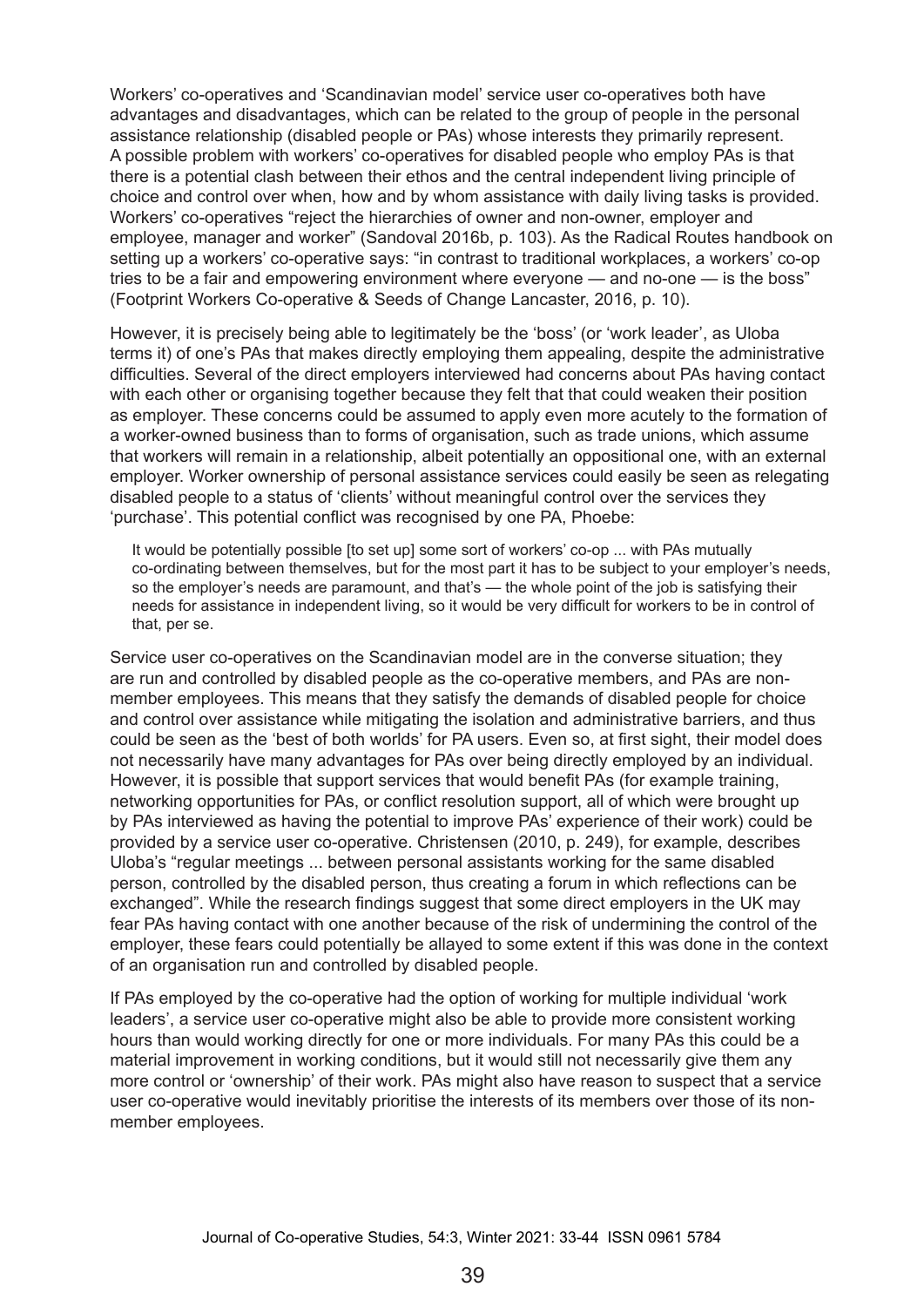#### **Multi-stakeholder Co-operatives**

It can be argued that the best solution for representing the interests of, and providing the best outcomes for, both employers and PAs, would be a multi-stakeholder co-operative. This is an organisational form, Lund (2011, pp. 25-26) argues, that has "a special applicability for involving ... marginalised populations in the oversight and governance of institutions that have an important impact on their lives". In a multi-stakeholder personal assistance co-operative, PAs and personal assistance users would form the two primary 'stakeholder' groups. This could help to establish solidarity between direct employers and PAs, enabling them to join together to "maximise the pressure for adequate resources" (Spandler, 2004, p. 205). This model is advocated by the Co-operative Party in the UK (Scott, 2016), while multi-stakeholder social care co-operatives exist as an established model in Italy (Bland, 2011; Restakis, 2010) and Japan (Marshall, 2013), although these examples are not based on a concept of personal assistance as understood in the UK or the Nordic countries.

A few multi-stakeholder social care co-operatives already exist in the UK. One example is Cartrefi Cymru, which operates across Wales and is a company limited by guarantee and registered charity. It was originally founded by parents of people with learning difficulties. In 2016, it changed its name to Cartrefi Cymru Co-operative Limited and included the Co-operative Principles in its memorandum of association reflecting its organisation as a multi-stakeholder co-operative (Roper, 2017). Cartrefi has both disabled people and support workers as members and has recently introduced 'community supporters' as a third category of membership. As well as providing direct support with daily living, Cartrefi collectively involves itself in voluntary action in wider local communities, decided on by its members. This and other social care co-operatives in Wales have been supported by the Social Services and Well-Being (Wales) Act 2014, which places a duty on Welsh LAs to promote "user-led services, co-operatives, social enterprises, and the third sector" (Roper, 2017, p. 53).

In England, which lacks equivalent legislation, two recently established examples are Equal Care in Calderdale (a registered multi-stakeholder co-operative society) and North West Care Co-operatives, based in (though intending to operate beyond) Chester. Equal Care describes itself as a 'platform co-operative' in which "Independent caregivers and receivers choose one another for the best chance of creating lasting, respectful, quality care and support relationships" (Equal Care, 2018a). It has four categories of members: supported members (disabled people with assistance needs); advocate members (relatives or unpaid carers who represent disabled people who lack capacity to be co-operative members themselves); worker members (which includes both paid PAs and volunteer 'peer supporters'); and investor members. The voting system used by Equal Care is somewhat 'weighted' in that investor members are only allowed a maximum of 10% of votes (Equal Care, 2018b).

North West Care Co-operatives (NWCC) was founded by a consortium of DPOs from across the North West of England, led by Cheshire Centre for Independent Living (CCIL) funded as an action research pilot project by Disability Research into Independent Living & Learning (DRILL), but aiming to become financially self-sustaining. It consists of a 'service company' which administers local 'care co-operatives' consisting of 'user members' (disabled people) and 'employee members' (PAs); currently, one care co-operative exists in Chester, but there are plans to set up more across the region (DRILL, 2019; Roberts, 2019b and c). These local co‑operatives are intended to remain small-scale, with employee members in each working as a self-managing team. NWCC was created in response to "a gap in the market for disabled people who wish to have as much control as possible over their support provision but who do not want to become a direct employer" (DRILL 2019, para 2) and many of its initial user members are people with learning difficulties (Roberts, 2019a).

These multi-stakeholder co-operatives have clear practical benefits over conventional direct employment for both disabled people and PAs, particularly by providing support with, and/ or removing from the responsibility of the direct employer, administrative tasks which may be onerous and inaccessible. NWCC in particular has an express commitment to values of Journal of Co-operative Studies, 54:3, Winter 2021: 33-44 ISSN 0961 5784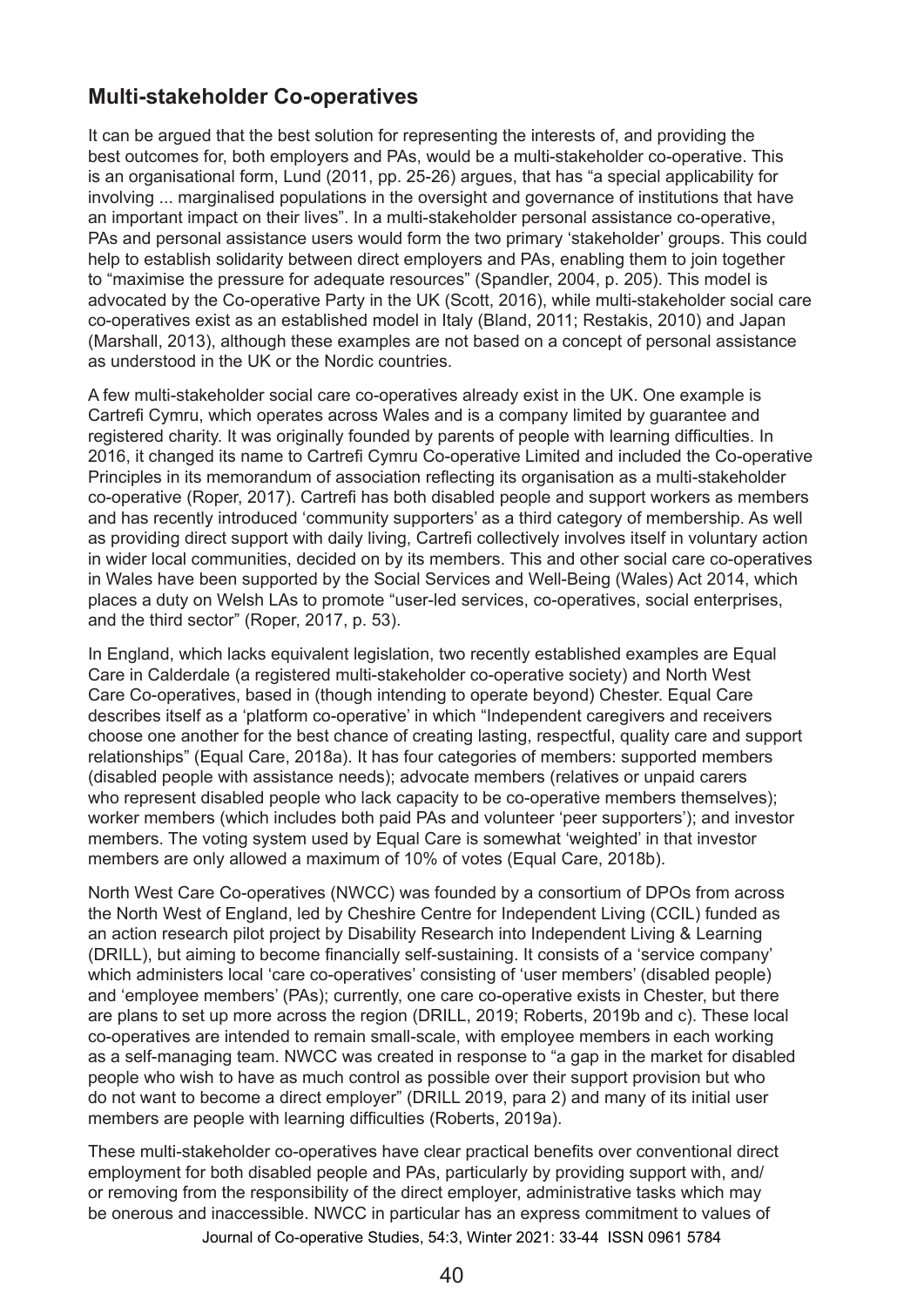choice and control for disabled people over the assistance they receive. However, some direct employers may still have concerns about a multi-stakeholder co-operative model which would arguably assume a "symmetrical relationship between users and assistants" (Guldvik et al., 2014, p. 59), given that the relationship between disabled person and PA is in some respects necessarily asymmetrical. Ratzka (2015), for example, expresses scepticism about the idea that "assistance users, their relatives and assistants can be members with equal rights" in personal assistance co-operatives, arguing that disabled people and PAs are not in comparable positions with regard to their stake in the issue:

My background in residential institutions and living with local government community-based services has made me very sensitive to having my life controlled and restricted by structures that I cannot impact directly and by people who are not in the same boat as I am. I am dependent on personal assistance almost 24/7. My assistants work part-time. Personal Assistance is the foundation on which I built my life, my family, my work, my lifestyle. For my assistants it's just a job. In my co-operative [STIL] with roughly 200 members and 1,200 assistants, assistance users would never be able to get their positions through, if assistants had equal voting rights. Assistants as equal members may look politically correct but will not be conducive to self-determination of assistance users (Ratzka, 2015, para 16: Self-determination and equal membership for all stakeholders?).

This argument would likely be echoed by many, if not all, of the pioneers of independent living in the UK. However, it is based on the assumption that in a multi-stakeholder co-operative, 'work leaders' and PAs would be equal members in a single decision-making body. This would not necessarily be the case depending on how the co-operative is organised; for example, in a multi-stakeholder personal assistance co-operative, PA and employer members could have different jurisdictions of decision-making. While not necessarily exactly fitted to a personal assistance co-operative, the 'FairShares' model (see Ridley-Duff et al., 2020) is a useful example of differential representation of stakeholders with different interests, designed to create solidarity between them.

Somerville (2007, p. 6) suggests that a core co-operative principle of one member one vote could be modified for multi-stakeholder co-operatives "to fit the context of an institution with different categories of membership, so that "where one category of stakeholder ... is more deeply affected by the outcomes of the enterprise than another ... it would follow that the votes of the former should count for more than the votes of the latter". Lund (2011, p. 11) similarly suggests that stakeholder groups with "a more compelling interest in the success of the co-operative" could justifiably have a proportionately higher number of seats on the board of a multi-stakeholder co-operative. Provisions like these could help to prevent the 'outnumbering' situation that Ratzka describes.

Taking into account these arguments, in order to satisfy the concerns of the DPM, the ideal personal assistance co-operative would arguably be a multi-stakeholder co-operative with decision-making somewhat weighted towards the disabled 'work leader' members; this reflects the power balance of the PA relationship. In practical terms, this might be most easily achieved by starting from the 'Scandinavian model' and incorporating a category of membership for PAs. NWCC is arguably the closest currently existing co-operative to this model in the UK.

#### **Limitations of Co-operative Models for Personal Assistance**

Co-operatives may solve some of the problems with personal assistance as it currently exists in the UK, in particular those around the administrative burdens and some of the relational tensions of individual direct employment. However, they are not a solution to every barrier that was highlighted by the PAs and direct employers interviewed. In particular, there is no realistic way for personal assistance co-operatives to address the issues that result from insufficient funding for personal assistance from local and/or national government. They do not generate income for PAs in themselves and rely on the funding awarded to individual disabled members from LAs or other sources. While the increase in flexibility that may be achieved by co-operative approaches could mitigate some financial difficulties by allowing individuals to share costs, the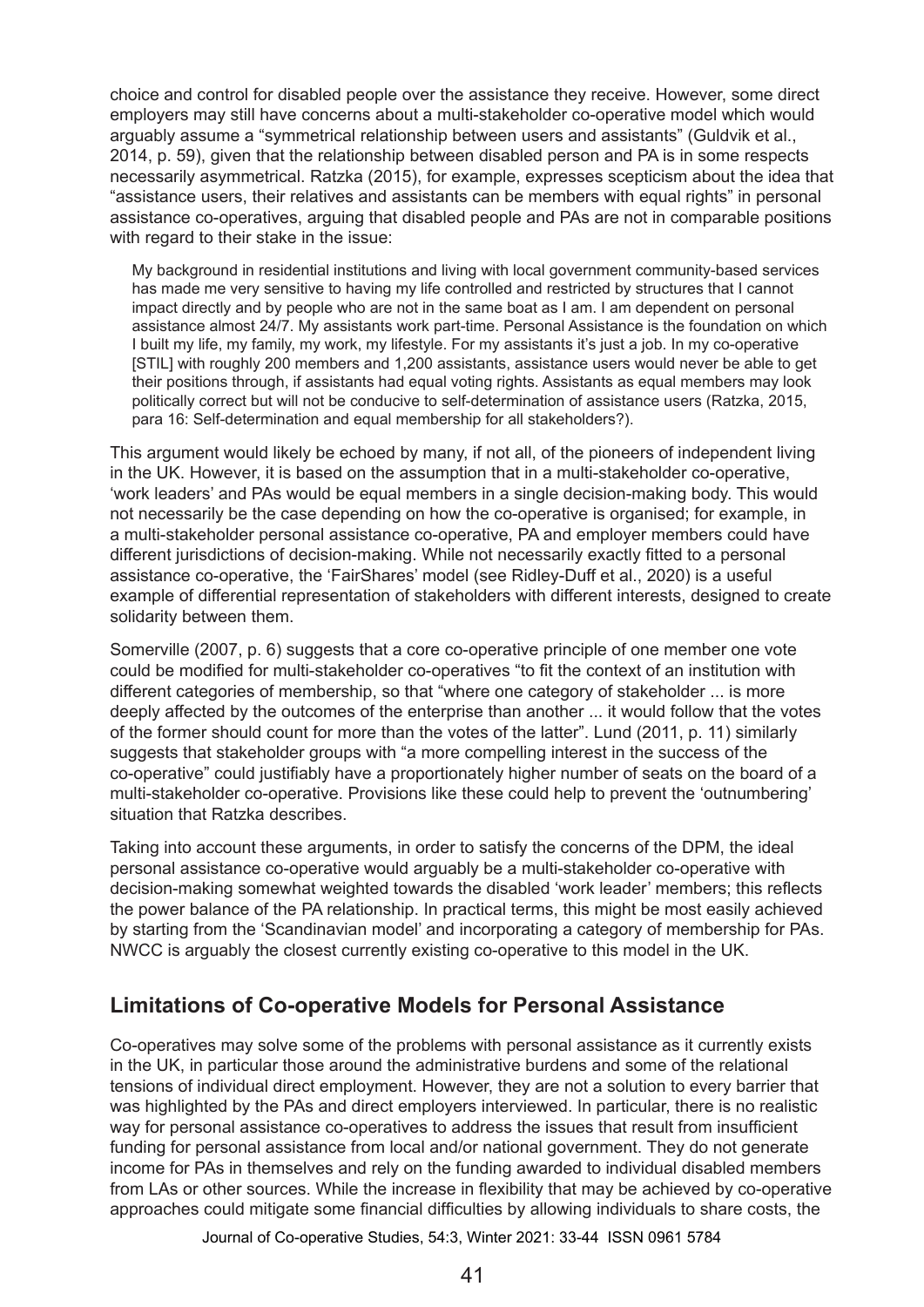scope of this is inevitably limited. Therefore, co-operatives should be seen as complementary to, rather than substituting for, public services (Restakis, 2010; Roulstone & Hwang, 2015); as a partial rather than a complete solution to the barriers to day-to-day autonomy and full social participation faced by disabled people with significant personal assistance needs.

There is also danger in using cost-based arguments in favour of co-operative approaches, as these may then be used by local and/or national government as an excuse to cut budgets if co-operatives are considered to be a cheaper option. Parallels can be drawn here with the cost-based arguments used by the DPM in the 1990s for the legalisation of direct payments on the grounds that they would be cheaper than traditional 'care' services (Zarb & Nadash, 1994). While this argument was successful in that it led to the passing of the Direct Payments Act 1996, it contributed to the tensions between social justice and market discourses in the implementation of direct payments (Askheim et al., 2014; Pearson, 2000) which have arguably led to some of the barriers to the realisation of the movement's original vision of independent living.

This argument complements that made by Sandoval (2016a, p. 58) that the co-operative concept "can ... be integrated into neoliberal discourses of entrepreneurship and individual responsibility". For example, co-operative business models were endorsed by Conservative prime minister David Cameron as fitting into his ideal of a 'Big Society' replacing state-funded services. As Beresford (2016) argues, both co-operatives and the DPM are among the selforganised initiatives whose emancipatory aspirations have been appropriated into reactionary 'cost-cutting' policy in the UK over the last several decades.

# **Concluding Thoughts**

Sandoval (2016b, p. 109) calls for alliances between co-operatives and "other radical and progressive organisations" which, while she does not explicitly mention disability, could include the DPM — "in order to formulate joint demands" as part of a wider political movement and critique of capitalism. In the current economic and political context in the UK, it is imperative for both movements to collaborate in building the day-to-day material basis of a society based on values of autonomy and solidarity, while avoiding the subversion of their opposition to paternalistic authoritarianism exercised in the service of 'social protection' into defence of individualistic marketisation, and vice versa (Dodd, 2016). There are many possible points of connection for this; however, personal assistance has potential to be a particularly fruitful one, particularly considering the precedent of successful personal assistance co-operatives in the Scandinavian countries. The involvement of DPOs in co-operative experiments such as NWCC is a promising beginning, but it can be hoped that further initiatives can be developed to strengthen both the expansion of co-operatives into this field, and mutual awareness and dialogue between the co-operative movement and the DPM.

## **The Author**

Dr Steve Graby is an independent scholar-activist in the field of Disability Studies and the Disabled People's Movement. having completed doctoral studies at the Centre for Disability Studies, University of Leeds, UK. In 2020, Steve was awarded an Independent Social Research Foundation fellowship to investigate the involvement of disabled people in co-operatives in the UK.

#### **References**

Alliance for Inclusive Education, Black Triangle, British Deaf Association, Deaf Scotland, Disability Action (Northern Ireland), Disabled People Against Cuts, Disability Wales, Inclusion London, Inclusion Scotland, Lothian Centre for Inclusive Living, Merton CIL, National Survivor and User Network,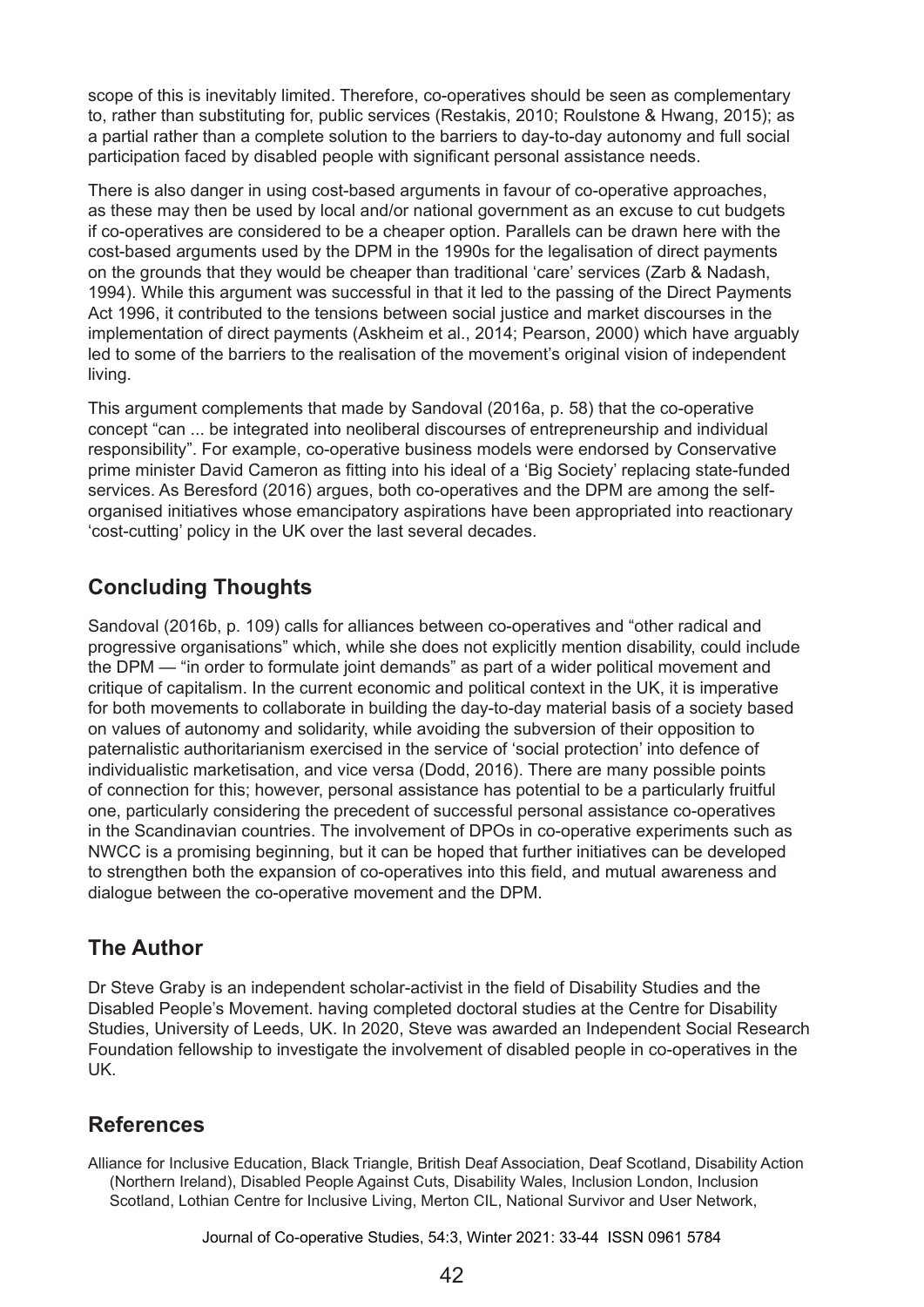People First Scotland, People First (Self Advocacy), Reclaiming Our Futures Alliance, Sisters of Frida, & Transport for All. (2018). *Concluding observations on the initial report of the United Kingdom of Great Britain and Northern Ireland: Alternative report from civil society.* Inclusion London. https:// www.inclusionlondon.org.uk/campaigns-and-policy/facts-and-information/equality-and-human-rights/ evidence-for-the-alternative-report-from-civil-society/

- Andersen, J., Hugemark, A., & Richter Bjelke, B. (2014). The market of personal assistance in Scandinavia: hybridization and provider efforts to achieve legitimacy and customers. *Scandinavian Journal of Disability Research, 16*(sup1), 34–47. https://doi.org/10.1080/15017419.2014.880368
- Askheim, O. P., Bengtsson, H., & Richter Bjelke, B. (2014). Personal assistance in a Scandinavian context: similarities, differences and developmental traits. *Scandinavian Journal of Disability Research, 16*(sup1), 3–18. https://doi.org/10.1080/15017419.2014.895413
- Barnes, C., & Mercer, G. (2006). *Independent futures: creating user-led disability services in a disabling society.* BASW/Policy Press.
- Beresford, P. (2016). *All our welfare: towards participatory social policy*. Policy Press.
- Bland, J. (2011). *Time to get serious: International lessons for developing public service mutuals*. Co‑operatives UK.
- Bowman, V. (2001). *Home care, home support, personal assistance: The co-operative model in context*. British Columbia Institute for Co-operative Studies, University of Victoria.
- Brindle, D. (2016, November 3). Social care co-ops draw on first-hand experience. *The Guardian*. https:// www.theguardian.com/social-care-network/2016/nov/03/social-care-co-ops-draw-on-first-handexperience
- Charlton, J. I. (1998). *Nothing about us without us: disability oppression and empowerment.* University of California Press.
- Christensen, K. (2010). Caring about independent lives. *Disability & Society, 25*(2), 241–252. https://doi. org/10.1080/09687590903537562
- Conaty, P. (2014). *Social co-operatives: A democratic co-production agenda for care services in the UK*. Co-operatives UK.
- DeJong, G., & Wenker, T. (1983). Attendant Care. In N. M. Crewe & I. K. Zola (Eds.), *Independent living for physically disabled people* (pp. 157–170). Jossey-Bass.
- Disability Research into Independent Living & Learning [DRILL]. (2019). *North West Care Cooperative and Social Enterprises*. DRILL. http://www.drilluk.org.uk/pilot-projects/north-west-care-cooperativesocial-enterprises/
- Dodd, S. (2016). Orientating disability studies to disablist austerity: applying Fraser's insights. *Disability & Society, 31*(2), 149–165. https://doi.org/10.1080/09687599.2016.1152952
- Drake, R. F. (1996). A critique of the role of the traditional charities. In L. Barton (Ed.), *Disability and society: Emerging issues and insights* (pp. 147–166). Longman.
- Dunn, A. R. (2016, January 27). Disabled students like me rely on funding at uni. Now it's been cut. *The Guardian*. http://www.theguardian.com/education/2016/jan/27/disabled-students-like-me-rely-onfunding-at-university-now-its-been-cut
- Equal Care. (2018a). *Home About our care and support*. https://www.equalcare.coop/
- Equal Care. (2018b). Our rules and byelaws/members. https://work.equalcare.coop/the-bylaws/members
- Fisher, J., Rayner, M., & Baines, S. (2011). *Personalisation of social care and health: a co-operative solution*. Manchester Metropolitan University/Co-operatives UK. https://e-space.mmu.ac.uk/205274/
- Footprint Workers' Co-operative Ltd. & Seeds for Change Lancaster Co-operative Ltd. (2015). *How to set up a workers' co-op* (4th ed.). Radical Routes. http://www.radicalroutes.org.uk/publicdownloads/ setupaworkerscoop-lowres.pdf
- Gordon, U. (2018). Anarchism and nationalism: On the subsidiarity of deconstruction. In N. J. Jun (Ed.), *Brill's Companion to Anarchism and Philosophy* (pp. 196–215). Brill.
- Graby, S. (2018) *Personal Assistance: The Challenge of Autonomy* (Publication No.: uk.bl.ethos.770075) [PhD Thesis, University of Leeds]. https://etheses.whiterose.ac.uk/23231
- Guldvik, I., Christensen, K., & Larsson, M. (2014). Towards solidarity: working relations in personal assistance. *Scandinavian Journal of Disability Research, 16*(sup1), 48–61. https://doi.org/10.1080/150 17419.2014.897644
- Hale, C. (2017). *Barriers to work: A survey of deaf and disabled people's experiences of the access to work programme in 2015/2016*. Inclusion London. https://www.inclusionlondon.org.uk/wp-content/ uploads/2017/10/Barriers-to-Work\_InclusionLondon\_Oct-2017-1.pdf
- Hall, E. (2009). Being in control: Personal budgets and the new landscape of care for people with learning disabilities. *Mental Health Review Journal, 14*(2), 44–53. https://doi.org/10.1108/13619322200900014
- Hasler, F. (1993). Developments in the disabled people's movement. In J. Swain, V. Finkelstein, S. French & M. Oliver (Eds.), *Disabling barriers — Enabling environments* (pp. 278–284). Sage.
- Leadbeater, C., Bartlett, J., & Gallagher, N. (2008). *Making it personal*. Demos.